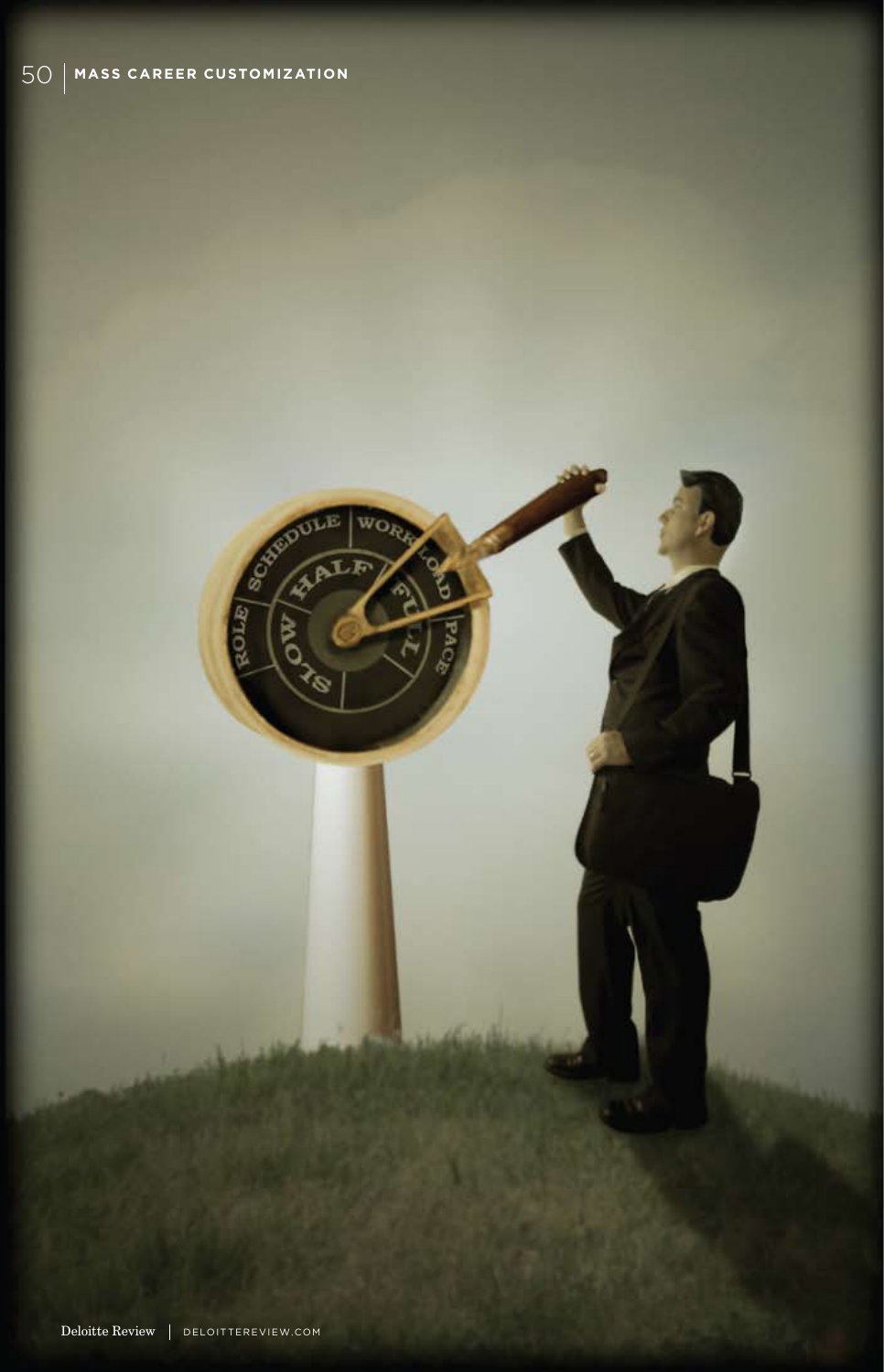# Mass Career Customization Building the Corporate Lattice Organization

BY CATHY BENKO AND ANNE WEISBERG > ILLUSTRATION BY ANDREW PINKHAM

S a senior executive, Steve has had a traditional career in<br>
many respects. Always on the move, he scaled the corpo<br>
ladder as he built a series of successful business units with many respects. Always on the move, he scaled the corporate ladder as he built a series of successful business units within the same organization. His wife stayed home to raise their three children, returning to graduate school only when the kids were in middle and high school. In one respect, however, Steve is not so traditional. Ten years away from retirement, he wants to scale back his travel, even though this may limit his opportunities for leadership roles. "At this point in my life, my priorities are such that my faith and personal life come before the role I play within the organization," Steve explained. "I want to be true to my priorities."

In other words, Steve wants options – options that have not historically existed for people at the top or on the fast track up the corporate ladder. In fact, for a variety of reasons including better health, financial gains and personal preference, many Baby Boomers nearing retirement do not want to stop working completely, but they don't want to work in the same way they've been working  $e^{i\theta}$  either.<sup>1</sup> What if an ingredient of the solution to the impending talent gap posed, in large part, by the retirement of the Baby Boomers, was to provide options for customizing career paths in a manner that employees could have their proverbial cake and eat it too?

Business leaders like Steve are not the only ones looking for alternatives to the all-or-nothing approach of the corporate ladder. Many of tomorrow's leaders are searching for the same thing. These "knowledge professionals," who are in everincreasing demand and will drive business growth through the early decades of the 21st century, are redefining what it means to build a successful career. They have grown up in a customized world, where choice is everywhere. As Mark Penn states in his book *Microtrends*, "The power of individual choice has never been greater."2 At the same time, people's lives are increasingly complex and varied, resulting in the "end of the lockstep lifestyle."3 No wonder, then, that men and women are increasingly disappointed with the one-size-fits-all corporate ladder. As a result, we believe responding to the war for talent in the coming years will require a restructuring of both the expectations and the mechanics of how careers are built. In this article, we propose a new model for doing both we call mass career customization (MCC).4 MCC is based on our view that the career journey of knowledge workers increasingly looks like sine waves of sorts, with climbing and falling levels of engagement with work over time.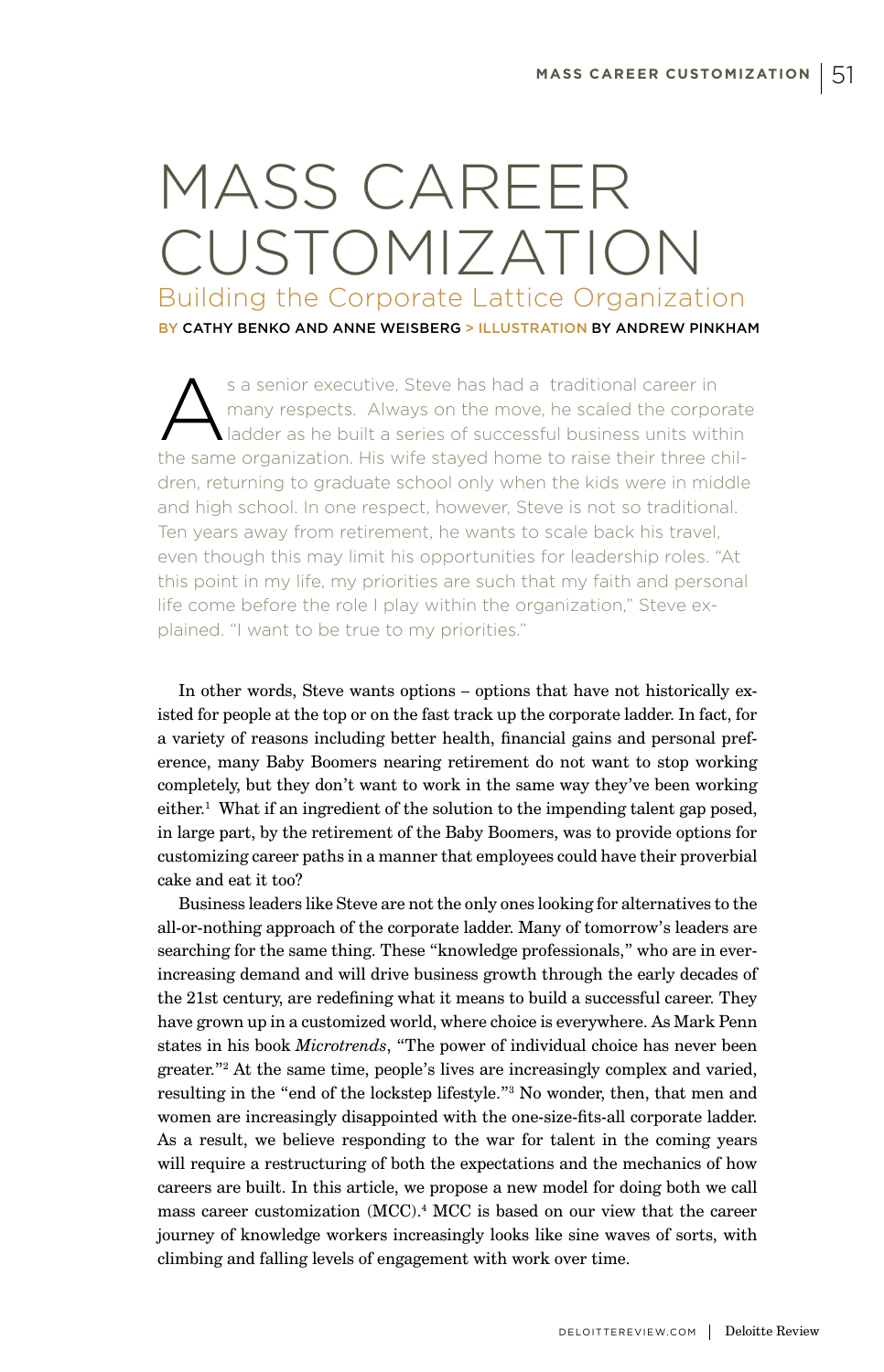# FROM LADDER TO LATTICE

 $\prod$ n fact, we see the corporate ladder model for career progression already giving way to what we term the *corporate lattice*. In mathematics, a lattice ladder way to what we term the *corporate lattice*. In mathematics, a lattice ladder allows one to move in many directions, is not limited to upward or downward progress, and can be repeated infinitely at any scale. In the real world, lattices are living platforms for growth, with upward momentum visible along many paths. The corporate lattice model of career progression allows for multiple paths upward taking into account the changing needs of both the individual and the organization across various intervals of time. It can foster transparency and shared responsibility for career planning, which in turn can drive a new brand of loyalty, based on the continuous collaboration between employer and employee to design customized career paths.

While not visible to most managers, much of the challenge they face today likely comes from the fact that knowledge workers are already building latticelike careers by moving in and out of organizations and up and down hierarchies, albeit often without support or structure from their organizations. In a poll Deloitte\* conducted of over 250 executives across over a dozen organizations, over 70 percent of them said they had dialed up or down, either formally or informally, at some point during their careers.5

Looking back, have you ever formally or informally "dialed up or dialed down" your career?



Stories abound. A former U.S. Marine with an MBA moves across industries and geographies, as well as in and out of the workforce, staying home for three years with his children. He has customized his career in tandem with his wife's as they traverse the world of work and home. Today, he works fulltime from home, where he enjoys the

level of day-to-day flexibility that this arrangement affords. An attorney turned forensic investigator not only changed careers, but spent six years at home with her children, then gradually advanced and was eventually promoted to partner, all while maintaining an 80 percent schedule. Now, as an empty nester, she is completely dialed up – leading a team of 30 and traveling around the world (including England, where her oldest is studying at a university) on business.6

As used in this document, "Deloitte" means Deloitte LLP [and its subsidiaries]. Please see www.deloitte.com/us/about for a detailed description of the legal structure of Deloitte LLP and its subsidiaries.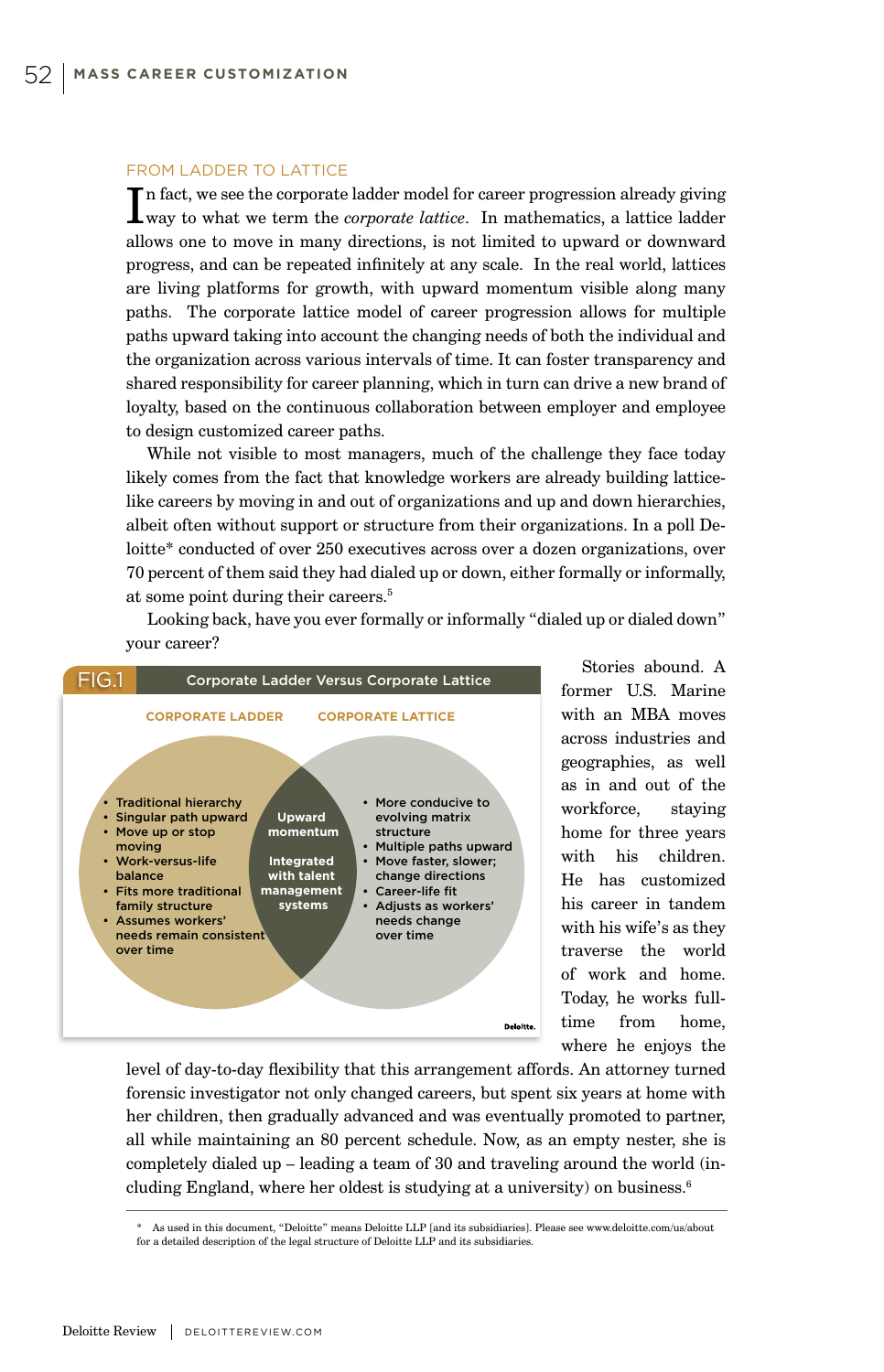| Looking back, have you ever formally or informally "dialed up or dialed down"<br>your career? |          |
|-----------------------------------------------------------------------------------------------|----------|
| Votes Received: 259                                                                           |          |
| Yes                                                                                           | $72.2\%$ |
| No                                                                                            | $12.0\%$ |
| No, but I know someone who has                                                                | 15.8%    |

These stories are evidence that sweeping changes in the way we work, live and build careers are not just on the horizon – they are here to stay. Managers are struggling to respond to these changes. They can sometimes have difficulty relating to the issues facing their employees since today's circumstances are different than when these managers were climbing the ladder. They also can make the mistake of treating the changes in the workforce as a series of discrete, singular events. In fact, we believe these events are not only connected, they are *converging*, creating unprecedented pressure on organizations to accelerate the transition from corporate ladder to lattice.

# Mass Career Customization: Enabling the Corporate Lattice

Building the corporate lattice organization first and foremost requires a new Imental model of career progression based on lattice-like thinking. Some organizations demonstrate this type of thinking with excellent business results. Take SAS, the world's largest software company. Based in Cary, North Carolina, SAS enjoys double-digit growth, a turnover rate of 3 percent compared to the industry average that hovers around 20 percent, and a customer retention rate of 98 percent.<sup>7</sup> They attribute much of these results to innovative workplace practices supported by lattice-like thinking, including work/life integration programs. As its vice president for Human Resources explained, "One of the hallmarks of our success is we don't really have stagnant career ladders."8 Instead, SAS is continuously calibrating the needs of the business with the needs of its people, moving people around the organization and customizing dial-up/ dial-down options.

 While SAS and other companies can demonstrate the benefits of an informal lattice model, we believe that adopting a systematic approach to replacing the corporate ladder with the corporate lattice creates more consistent, scalable results. To meet this challenge, we have designed the MCC framework, which draws on the effectiveness of mass product customization for inspiration. Mass product customization produces business benefits in three areas: reduced costs, increased profitability (through value pricing), and greater customer satisfaction and brand loyalty. MCC can produce similar benefits: reduced acquisition and retention costs; increased productivity through greater employee retention and career-life fit, and increased loyalty from greater connection with employees.

# *Mass Customization Shared Benefits*

The workplace has experienced an erosion of loyalty – and rise of churn. Fiftysix percent of Americans say that *employers* are less loyal to employees than a generation ago, and 51 percent say that *employees* are less loyal.9 About one in three employees had recently been approached by another organization hoping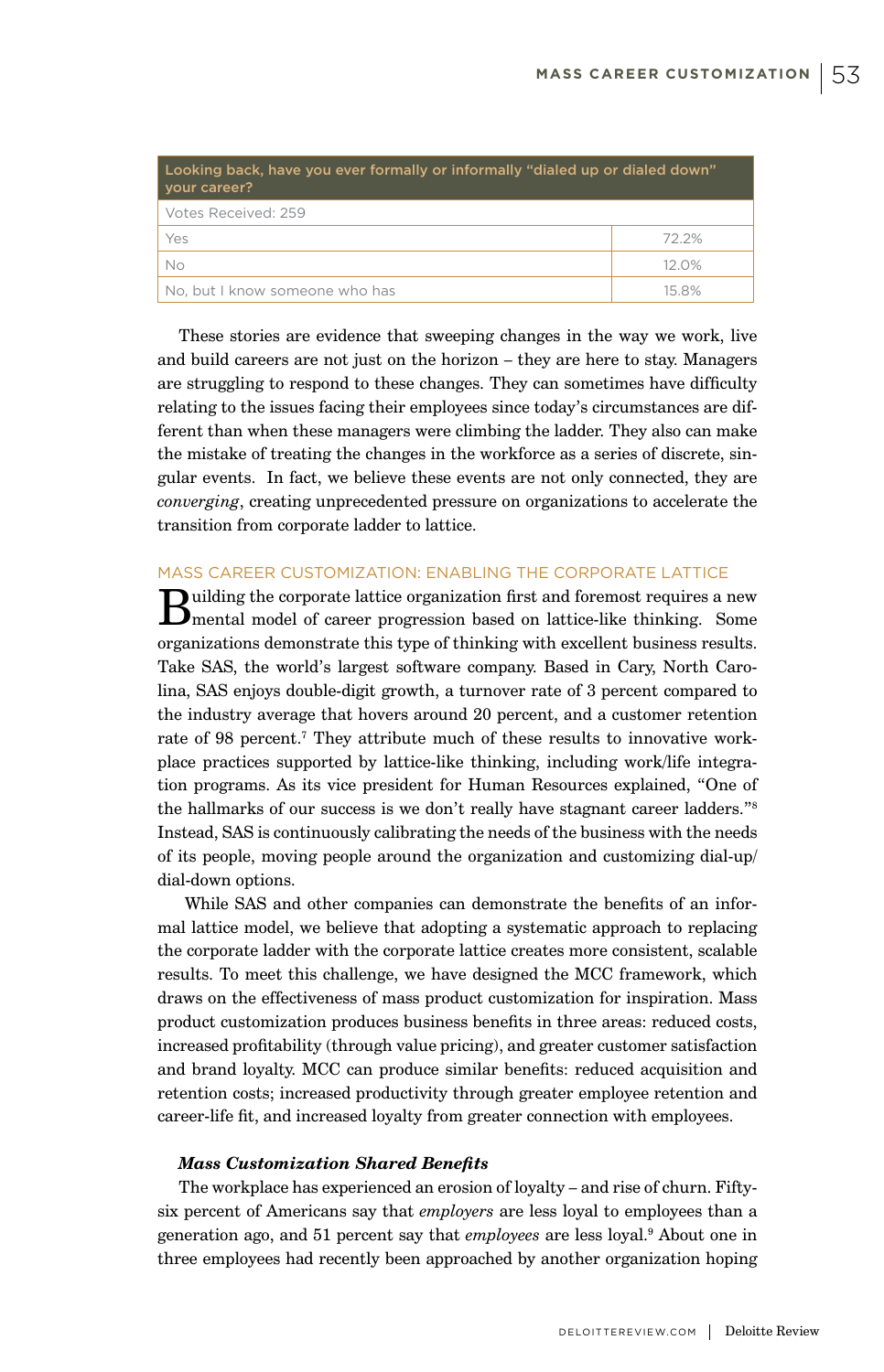

to the contrary, this gap cannot be filled completely using conventional tactics like outsourcing and technology-based productivity gains. In fact, India—a major outsourcing destination—is itself starting to feel the pinch, with a 500,000 worker shortfall predicted in its IT sector by 2010.<sup>11</sup>

to lure them away, and 77 percent of workers aged 36 to 40—right in the pipeline for leadership—last in new jobs less than five years.12 What *The Economist* calls "the collapse of loyalty" has made it harder for companies to respond to the talent shortage, as people move in and out of jobs more frequently.13

This flux is difficult on individuals as well as organizations. Even Gen Y workers, who have a reputation for being fickle, would actually rather stay with one organization if that organization delivered on its commitments and allowed them to grow and contribute.14 From the employer's perspective, employee loyalty can help create customer loyalty – creating a positive, reinforcing relationship. As James Goodnight, CEO and founder of SAS, has said: "Over the years, I have learned that employee loyalty leads to customer loyalty, increased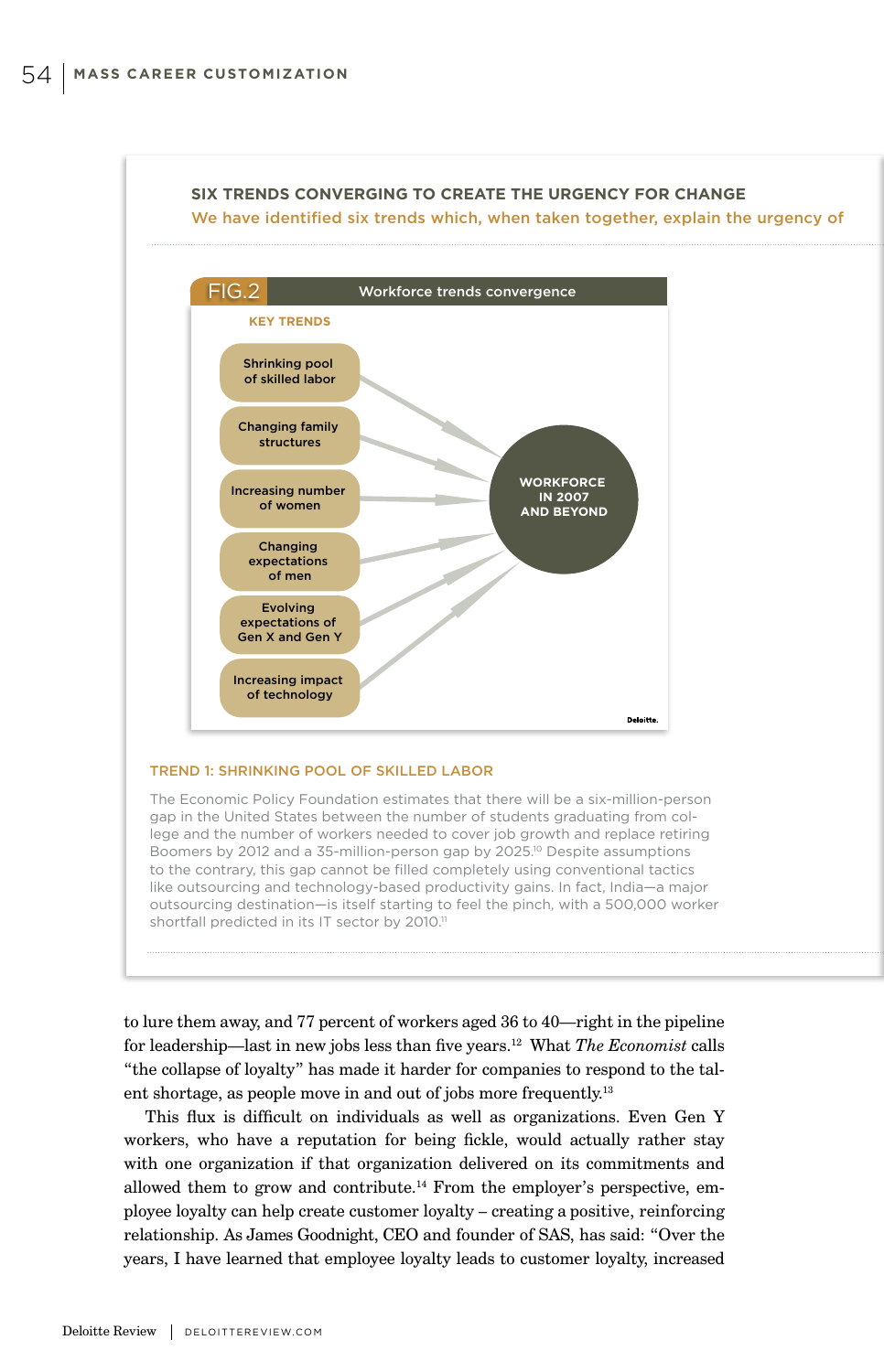#### accelerating the transition to the corporate lattice model.

#### Trend 2: Changing Family Structures.

Only 17 percent of U.S. households today are traditional with a husband who works outside the home and a wife who does not, compared to 63 percent of households in earlier generations.15 Nontraditional families are putting pressure on existing workplace models of career progression originally structured to match the mainstream rhythms of the traditional two-parent, single-income household of the past.

#### Trend 3: Increasing Number of Women in the Workforce

Nearly 60 percent of college graduates today are women, graduating with better grade point averages and more honors than men.<sup>16</sup> More than half of the management jobs today are held by women. Yet, most women's lives do not fit traditional career trajectories; indeed, the majority of women have nonlinear or discontinuous careers.

#### Trend 4: Changing Expectations of Men

More and more men have reached a point where preserving or increasing their personal time is more appealing than acquiring bigger jobs and more money. A recent study found that 56 percent of senior executives surveyed would strongly consider refusing a promotion if it meant fewer hours available for their personal lives.<sup>17</sup>

#### Trend 5: Evolving Expectations of Generations X and Y

Defined as those between 18 and 43 years of age, these demographic groups have high expectations for both personal and work lives.<sup>18</sup> Members of these generations view careers as personalized paths that fit their individual interests, development goals and desire for many diverse experiences. They are technologically savvy, adaptable to change, and often eager to work using nontraditional methods and schedules.

#### Trend 6: Increasing Impact of Technology

Advanced technologies continue to pave the way for employers and employees to create new options for when, how and where work gets done. The payoff for using technology in this way can be substantial. Sun Microsystems reported cost savings of more than \$387 million over four years from a global program involving more than 55 percent of its 35,000 employees.<sup>19</sup>

innovation and higher-quality software."20 MCC can bring loyalty back into the workplace through a more transparent, continuous collaboration that can benefit both the employee and employer sides of the corporate table.

The MCC framework articulates a definite, not infinite, set of options along the four dimensions of a career—Pace, Workload, Location/Schedule, and Role as well as the trade-offs associated with choices across these interrelated dimensions. In collaboration with their managers, employees customize their careers by periodically selecting options along each dimension based on their career objectives and current life circumstances within the context of business needs. These choices are reflected on an MCC profile. The MCC "common" profile, shown below, depicts what most people's profile would look like at any particular point in time.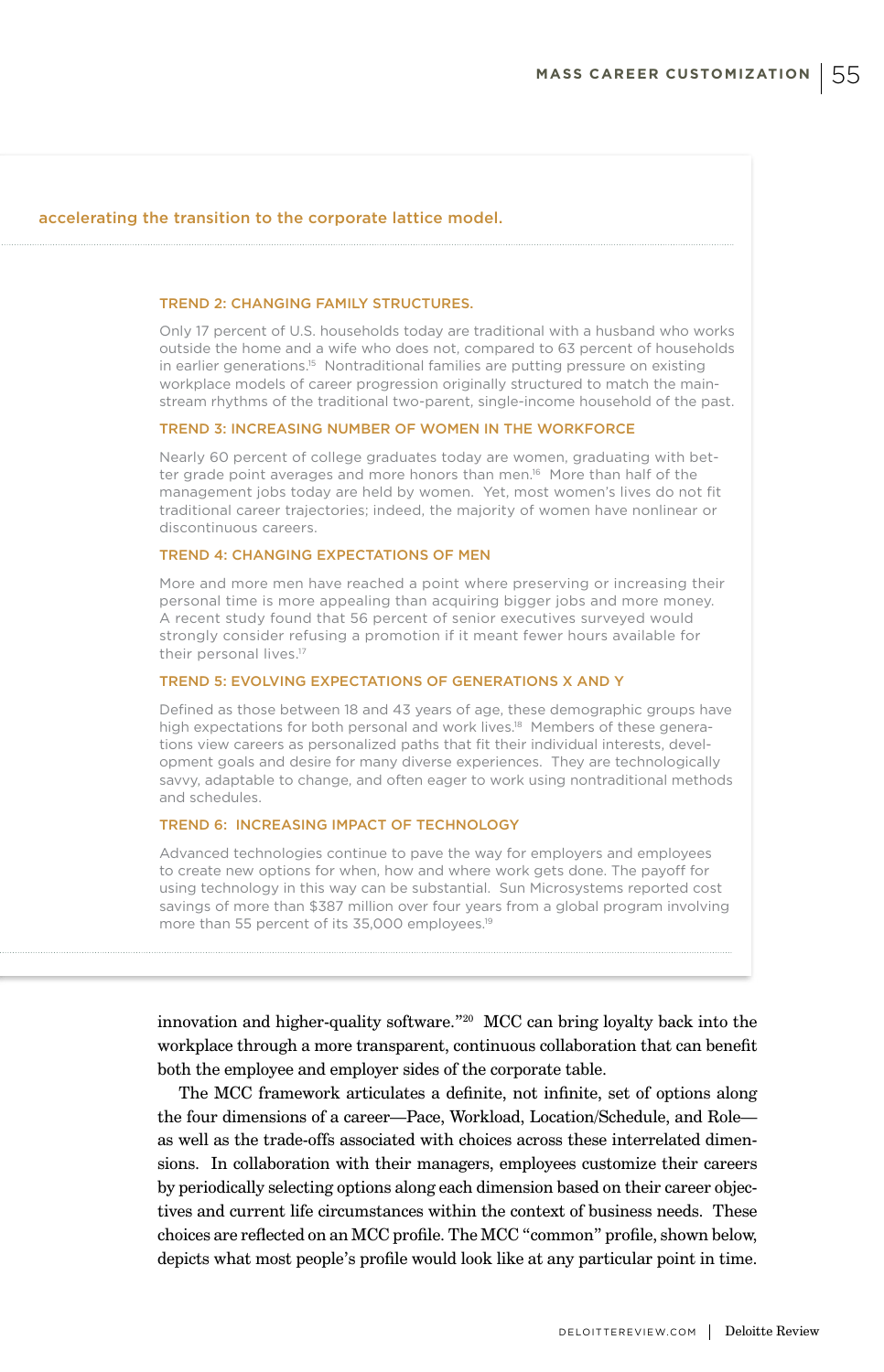# *MCC Common Profile*

The MCC profile provides a snapshot of each employee's career at a given point in time, and it can be adjusted over time. Just as you would adjust the sound on a stereo equalizer by moving the sliders up or down, MCC allows employees to dial up or dial down to optimize their career paths at varying life stages.



Although MCC provides options for multiple career paths, it does not open the door to an infinite number of profile combinations. Our research has shown that, on the contrary, and perhaps counterintuitively, at any point in time the vast majority of employees will have profiles that

look more or less the same (like the one depicted in the MCC Common Profile). However, employees who believe they have some control over career options and enjoy organizational support for their decisions can be happier, more loyal and more productive.<sup>21</sup> Even if they don't currently need options, employees can derive a *psychic benefit* from knowing that options and an organizational process for managing these are available should they need to deviate from common, fulltime and unrestricted employment sometime in the future. We call this *MCC option value*, and it is what, in part, can build a greater sense of loyalty. There is also a cultural value that MCC can deliver by requiring well-framed conversations between employee and employer regarding career choices. The transparency and shared responsibility for career planning that result from these structured conversations can be integral features of a corporate lattice organization.

# MCC OVER TIME: WHAT'S YOUR SINE?

While most employees' MCC profiles will display common attributes, over time each employee's MCC profile will exhibit its own path, recording the series of choices made over the course of the employee's career. For many, this path will look like a sine wave of sorts, with climbing and falling levels of contribution over time, as illustrated in the MCC Sine Wave figure below. As this employee's career progressed, his level of contribution rose and fell. While he is not fully dialed up today, he anticipates being fully dialed up in the near future. As he explained: "I see a time in the not-too-distant future when I will want to dial up my career, in part so that my wife can dial down and spend time at home with the kids before they go off to college." Under the MCC framework, his desire to dial up would be captured in building his next stage MCC profile. This is the option value that MCC delivers.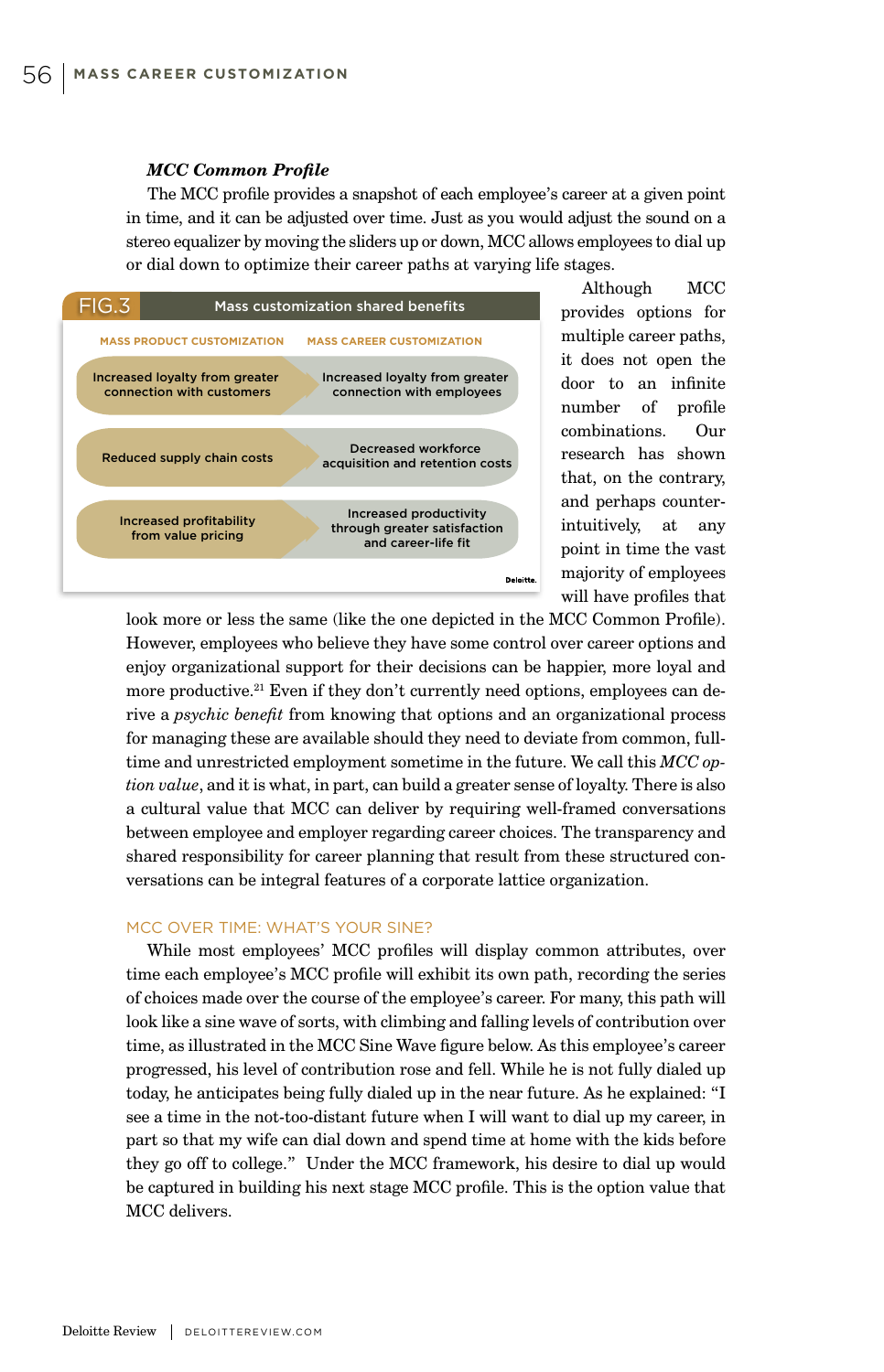# **Why Flexible Work Arrangements Are Not the Answer**

To date, the primary corporate response to the changing workforce has been flexible work arrangements (FWAs). Typical FWAs include reduced hours or part-time arrangements, telecommuting, job sharing and compressed work weeks. FWAs were instituted as a retention tool, but rarely have worked that way. For example, while public accounting firms have aggressively implemented FWAs for years, work-life issues are cited by almost 90 percent of women and men as the reason for leaving.22

Similarly, while over 90 percent of law firms offer FWAs, very few lawyers actually use them, and turnover rates among associates are at an all-time high, with nearly 80 percent leaving by the end of their fifth year.<sup>23</sup>

Whatever the form, by focusing on the job at the moment rather than the career over time, FWAs have served mainly as way stations in career paths, sidelining and even derailing—the careers of FWA program participants. They are point solutions positioned as one-off accommodations or exceptions that do not scale or address the structural issue of aligning the workplace with the evolving needs of the workforce. FWAs are often negotiated in a state of crisis. They focus almost exclusively on hours and work location at a specific point in time and are neither adequately integrated with the organization's ongoing talent management processes, nor do they address the larger question of career progression. In short, FWAs lack connection with the construct of careers. In addition, men view FWAs as "for women only," and utilization among men is extremely low, even though men are increasingly interested in a better career-life fit.

Basically, as exceptions to the norm, FWAs do not change the norm. If anything, FWAs result in reinforcing the workplace norm of continuous, full-time employment over the course of one's career. It is our prediction that within the next few years, FWAs increasingly will be viewed as an interim, late-20th-century workplace solution, a transitional step that helped individuals cope with changing work and personal demands. What is needed now is a more significant structural response to the workforce changes that are already well underway.

### Fact, Not Fiction

Having determined the need to evolve into a corporate lattice organization, Deloitte began piloting MCC in 2005 and has since rolled out MCC to approximately 7,500 individuals, with plans to roll it out to over 30,000 additional U.S.-based employees over the next year. The objectives of the pilot and the initial wave of implementations were to:

- • Sustain high levels of client service
- • Quantify the impact of MCC on various talent models
- • Support a cultural shift in acceptability of career customization
- • Improve practitioner job satisfaction and commitment
- Increase retention of high talent
- • Create a sustainable, scalable model

The findings from the Deloitte MCC pilots and the initial waves of implementation were encouraging. Not only was there no negative impact on client service, some clients responded very positively and were interested in what they could learn from Deloitte's experience. Participants reported an increase in job satisfaction and productivity, stating that the MCC framework helped them manage work, career and personal life. There has also been a significant improvement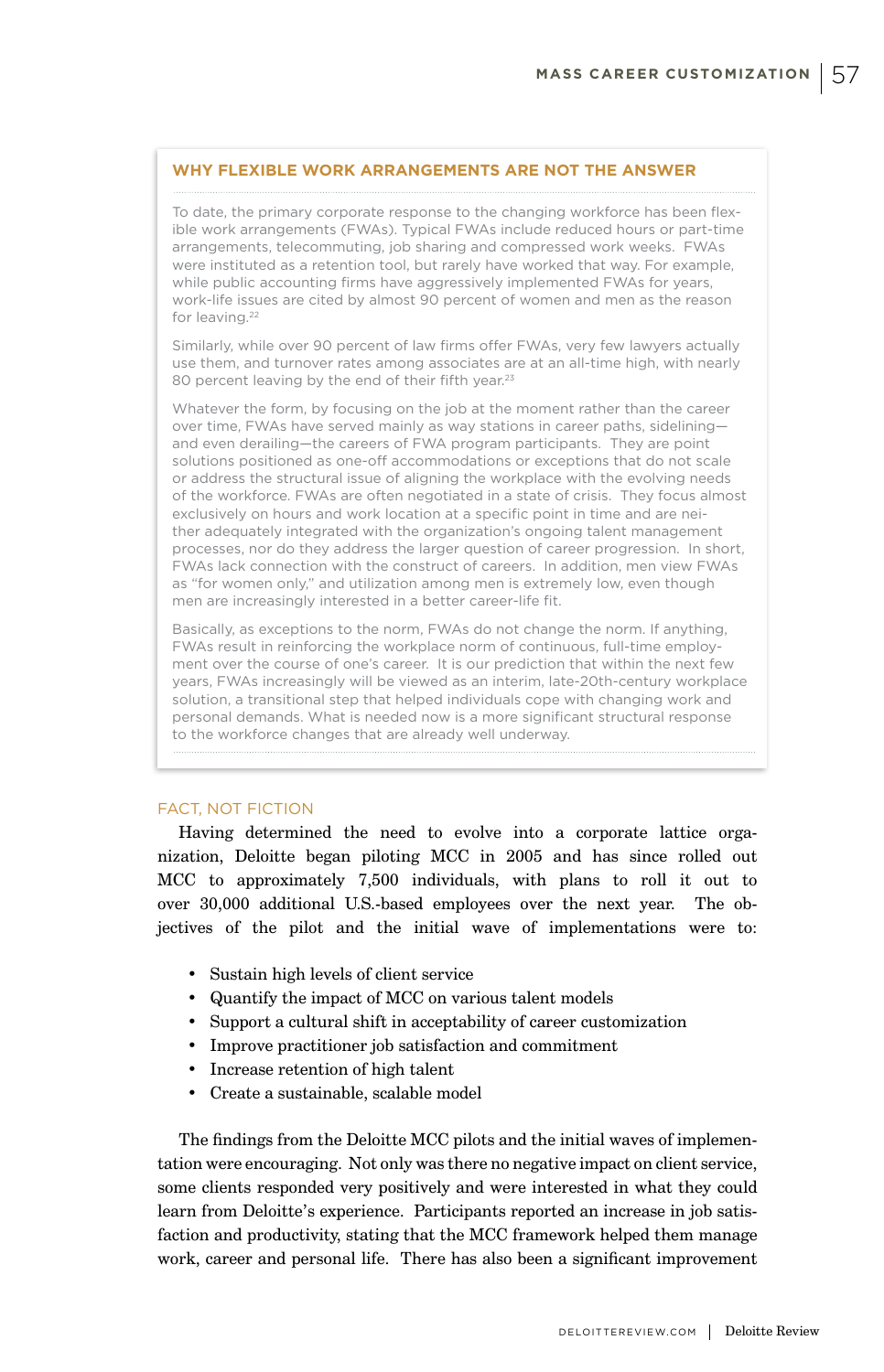

in the quality of career conversations. Findings from the initial roll-out of MCC confirmed that, while 85 percent of participants said they were having career development conversations, less than half said those conversations covered career-life fit. The MCC framework can help bake this element into career conversations. "The counseling sessions I have held using the

MCC framework were clearly more productive. My counselees came prepared to talk about how their profiles look today and what their profiles might look like in the future. They appreciated the transparency," says Mike Pacetti, a partner with Deloitte and Touche LLP. "My counselees talked openly about career-life fit. There was a real acknowledgment of the need to be able to customize careers."

In addition, findings from the initial waves of roll-outs further confirm the ways in which MCC builds employee loyalty. First, survey findings confirmed that respondents who have an effective career-life fit were nearly twice as likely as those who did not have an effective career-life fit to report that they intended to stay for six years or more. And those who projected a good future career-life fit were *more than* twice as likely to report that they intended to stay than those who did not, confirming that there is a psychic value in knowing a model exists that can be tailored to evolving life circumstances—regardless of whether these options are ever exercised in an extraordinary way.

Another key survey finding is that 55 percent of respondents reported upon initial introduction of MCC that MCC had a positive impact on their continued desire to work at Deloitte, and 62 percent of respondents reported that MCC had a positive impact on their likelihood to recommend Deloitte to others as a great place to work. In addition to employee attitude survey results, key metrics for the first wave of MCC roll-outs have positive trends.

Retention of top performers in those areas of Deloitte that participated in the initial MCC roll-out improved more than the retention improvements made by Deloitte as a whole. Another key metric, employee referrals, showed that roll-out participants have a higher referral rate than the baseline population. Referrals are a significant measure of efficacy because the quality of candidates is a higher caliber than the open market, and because it's a positive indication of employee satisfaction.

While there was a significant concern early in the execution of the pilots that moving to an MCC model would open the floodgates for decelerating careers,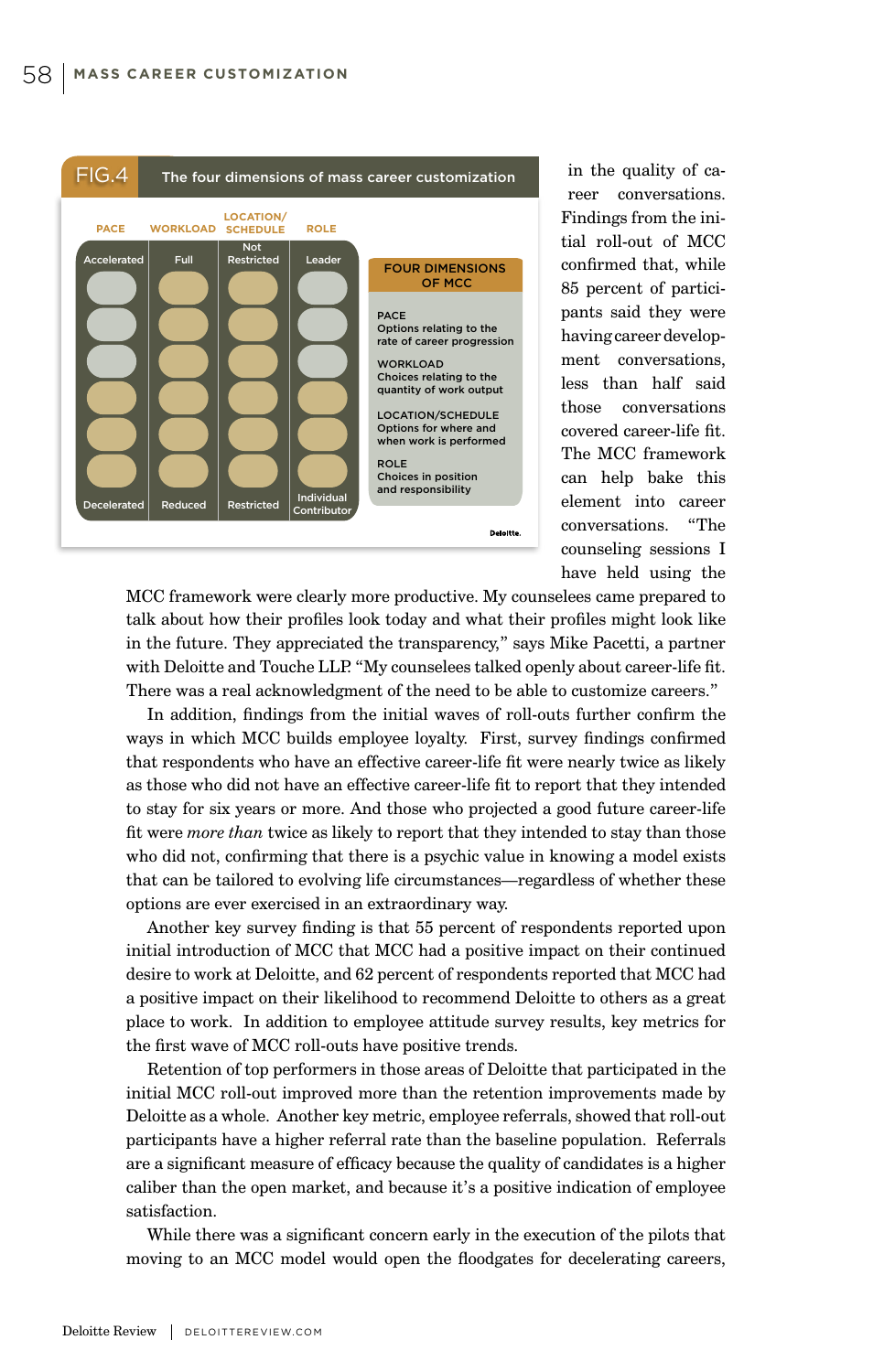

the fear was shown to be unfounded. The vast majority of employees elected not to initially change their level of engagement with Deloitte by either dialing up or down. In the eight percent of cases where individuals wanted to adjust their level of contribution, the interest in initiating new requests to accelerate careers outpaced interest in decelerating careers by as much as two to one.

Even with these initial positive results, implementing MCC at Deloitte has had its challenges. One challenge has been integrating MCC into existing talent management processes and systems. Articulating the impact of different choices available under the MCC framework on compensation, goal setting, performance reviews and ratings required a significant amount of attention. The attention was much less about technology per se but around several philosophical areas. For example, whether or not those who elected to dial down could be given high performance ratings (they can) garnered some debate. In addition, there was debate about how to treat performance ratings for those who elected to dial up but failed to achieve their dialed up goals.

At the same time, managers have had to take action to integrate new information about their employees' plans and desires into how their teams are structured and work is delivered. Not surprisingly to us, there was variability in both their willingness and ability to handle this and their effective counseling abilities.

Other organizations are now adopting the MCC framework. One such example is Thrivent Financial, which is using it as a foundation for creating a "career culture that appeals to the different generations in our workforce and aligns with our corporate value of respecting the whole person," explained Barbara Foote, vice president of the Enterprise Talent Office at Thrivent. As a financial services institution struggling with high turnover among its sales force and the need to attract an increasingly diverse workforce, Thrivent has been piloting MCC as part of an overall career development program in its Marketing division, where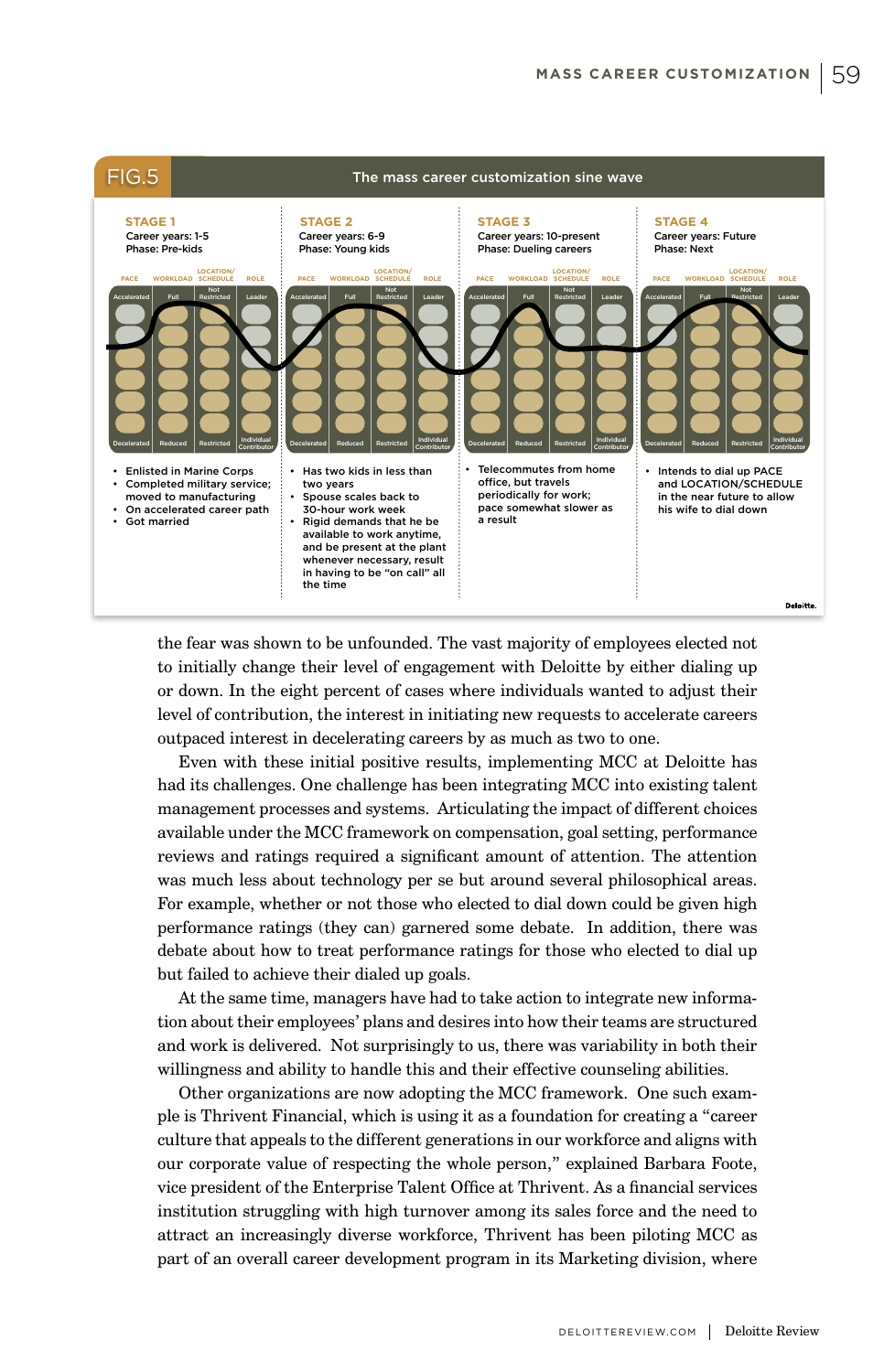the leaders see the MCC framework as a way to build the talent strength they need to deliver on their goals. Thrivent's leadership recognizes both the need to evolve into a lattice organization, and the need to intentionally address those elements of its corporate culture that stand in the way.

Specifically, Thrivent was experiencing a reluctance of their people to express career aspirations because of their emphasis on personal humility, as well as the negative perception surrounding lateral moves, which were seen as resulting from either less-than-stellar performance of the individual or "hoarding" behavior of the manager. Things are different now.

"MCC allows our people to have career conversations in a way that is acceptable within our culture, and yet transformational in terms of quality, breath and depth," Foote said.

Adoption of MCC as the framework to enable the corporate lattice organization to take root is, in many respects, acknowledgement that the organization is at an inflection point relative to how it views and develops its talent. Having said this, each of us walks into the future backwards – even if we want to go in a new direction, we are not always aware that we are defining this in relation to our past experiences. We call this the "TiVo revelation." When TiVo was introduced, most thought of it as a fancy VCR. But over time, we have come to appreciate how TiVo affords a whole new, customized approach to experiencing television entertainment. Similarly with MCC, leading your organization to adopt MCC in spirit or in form—will require a solid understanding and buy-in of the urgency regarding the realities of the talent market, as well as the business benefits of embracing the new lattice paradigm. In other words, you need to answer the question: "Why should *I* care?" using the language and discipline of business. While that answer will look different for each organization, we think that maintaining industry advantage will depend largely on whether you ask that question.

#### The Elephant in the Room

With the business challenge well articulated, the arguments convincing and defensible, and the course of action laid out, we are aware that not everyone recognizes that (1) there is a structural workforce shift at hand, (2) the workplace must respond in kind, and (3) now is the time and place to address this challenge.

Perhaps this perspective is most effectively described by a personal experience in a local Italian restaurant with a great friend and newly retired mentor. Over a leisurely dinner, we began talking about workforce trends and mass career customization. After some good-natured bantering back and forth, his bottom line took me aback. He asserted that successful people in business possess two qualities: They are talented and they work really hard. And anything that undermines these two characteristics will ruin business.

While we agreed that talent and hard work are essential, I believe the reality is that the career journey of today's knowledge workers will not look like his. As his wife of 40 years pointed out, "The reason that you were so successful is because you had the talent and you worked really hard at *one thing* – your career. The other elements of life during those years were handled by me." The division of labor at home for their three married children, in their 30s and parents of young children, is totally different. Take their oldest son as an example. He is talented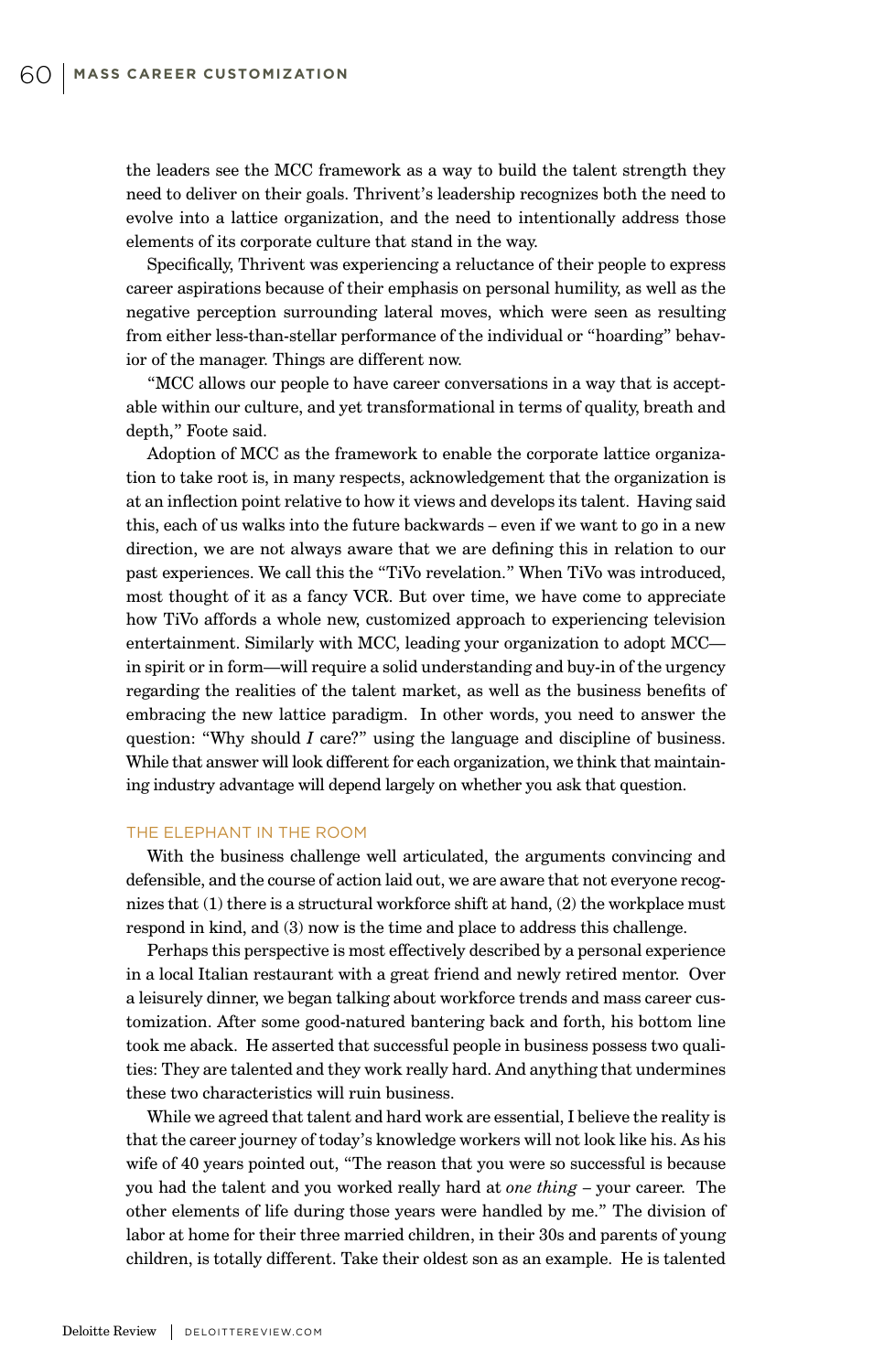and works very hard – and so does his neurologist wife. The difference is that they do not "work hard" singularly at their careers. They work hard as a team, traversing home and work responsibilities.

The point? The delineation between the home front and the work front has become irreversibly blurred. While the couple I had dinner with typified the 17 percent of the U.S. population that categorize the traditional workforce, their children characterize the 83 percent who do not. And this is not likely to change. We believe it's time to start thinking and creating solutions to deal with this new reality structurally and systemically. And that's what building a corporate lattice organization is about.

# *Cathy Benko is vice chairman and chief talent officer for Deloitte LLP. Anne Weisberg is a director in Deloitte's talent organization, with Deloitte Services LP.*

*They are co-authors of* Mass Career Customization: Aligning the Workplace with Today's Nontraditional Workforce *(Harvard Business School Press, 2007).* 

#### Endnotes

- 1 See, e.g., Comptroller General's Forum, Engaging and Retaining Older Workers (GAO, February 2007); Ken Dychtwald, Robert Morison, and Tamara J. Erickson, *Workforce Crisis: How to Beat the Coming Shortage of Skills and Talent* (Boston: Harvard Business School Press, 2006); "Realizing an Experience Dividend," http//civicventures.org/publications/booklets, accessed October 4, 2007; AARP, Workforce Trends, http://www.aarp.org/money/careers/employerresourcecenter/trends; Ken Dychtwald,<br>Tamara Erickson, and Bob Morison, "It's Time to Retire Retirement" (*Harvard Business Review,* Marc
- 2 Mark Penn, *Microtrends: The Small Forces Behind Tomorrow's Big Changes* (Twelve, 2007) p. xi
- 3 Phyllis Moen and Patricia Roehling, *The Career Mystique: Cracks in the American Dream* (Lanham, MD: Rowman & Littlefield, 2005)
- 4 U.S. Patent Pending
- 5 Poll taken during Mass Career Customization DeBrief, September 28, 2007
- 6 Interviews conducted by the authors, 2007
- 7 Cathleen Benko and Anne Weisberg, *Mass Career Customization: Aligning the Workplace with Today's Nontraditional Workforce* (Harvard Business School Press, 2007) pp. 110-115
- 8 Ibid
- 9 Paul Taylor, Cary Funk, Peyton Craighill, "Public Says American Work Life Is Worsening, But Most Workers Remain Satisfied with Their Jobs (Pew Research Center, September 2006)
- 10 Dychtwald, et al, *Workforce Crisis* p.6
- 11 *The Economist*, "The world is our oyster the talent war has gone global and so have the talent shortages," within The Search for Talent: Why It's Getting Harder to Find (Economist Special Report, October 7, 2006)
- 12 *The Economist*, "The battle for brainpower," within The Search for Talent: Why It's Getting Harder to Find (Economist Special Report, October 7, 2006); "Number of Jobs Held, Labor Market Activity, and Earnings Growth Among the Youngest Baby Boomers: Results from a Longitudinal Study," Bureau of Labor Statistics, August 25, 2006 (USDL 06-1496)
- 13 *The Economist*, The Search for Talent, Why It's Getting Harder to Find (Economist Special Report, October 7, 2006)
- 14 Leigh Buchanan, "The Young and the Restful," *Harvard Business Review*, November 2004; Catalyst, *The Next Generation: Today's Professionals, Tomorrow's Leaders* (New York: Catalyst, 2001)
- 15 Catalyst, *Two Careers, One Marriage: Making It Work in the Workplace* (New York: Catalyst 1998); US Bureau of Labor Statistics, *Annual Social and Economic Supplement: Current Population Survey* (Washington, DC: GPO, 2005)
- 16 U.S. Department of Education, National Center for Education Statistics, "Table 246. Degrees Conferred by Degree-Granting Institutions, by Level of Degree and Sex of Student: Selected Years, 1869-70 Through 2013-14," Digest of Education Statistics: 2005, June 2006, http//nces.ed.gov/programs/digest/d05/tables/dt05\_246.asp
- 17 Lisa Belkin, "Life's Work: Flex Time for the Rest of Us," *New York Times*, December 17, 2006
- 18 Marilyn Elias, "The Family-First Generation," *USA Today*, December 12, 2004. For more on younger generations' expectations, see Orange, "Aspiring Law and Business Professionals' Orientations to Work and Family Life," and Moen and Roehling, *The Career Mystique*
- 19 Eric Richert and David Rush, "How New Infrastructure Provided Flexibility, Controlled Cost and Empowered Workers at Sun Microsystems," *Journal of Corporate Real Estate* 7, no. 3 (2005) pp. 271-279
- 20 James Goodnight, "Ask James Goodnight: The Founder of SAS Explains How to Be Progressive on a Budget," *Inc.*, June 2006, http://www.inc.com/magazine/20060601/handson-ask-the-big-wig.html
- 21 See e.g. Lotte Bailyn, Joyce K. Fletcher, and Deborah Kolb, *Unexpected Connections: Considering Employees' Personal Lives Can Revitalize Your Business, in Inventing the Organizations of the 21st Century*, edited by Thomas W. Malone, Robert Laubacher, and Michael S. Scott Morton (Cambridge, MA: The MIT Press, 2003); Richard B. Freeman and Joel Rogers, *What Workers Want* (Ithaca, NY:Cornell University Press, 1999); Catalyst, *Two Careers, One Marriage: Making it Work in the Workplace* (New York: Catalyst, 1998)
- 22 American Institute of Certified Public Accountants, Work/life & Women's Initiatives Executive Committee, AICPA Work/Life and Women's Initiatives 2004 Research (New York: American Institute of Certified Public Accountants, 2004) p. 8
- 23 Towards Effective Management of Associate Mobility: A Status Report on Attrition, (National Association of Law Placement Foundation for Law Career Research and Education), www.nalpfoundation.org